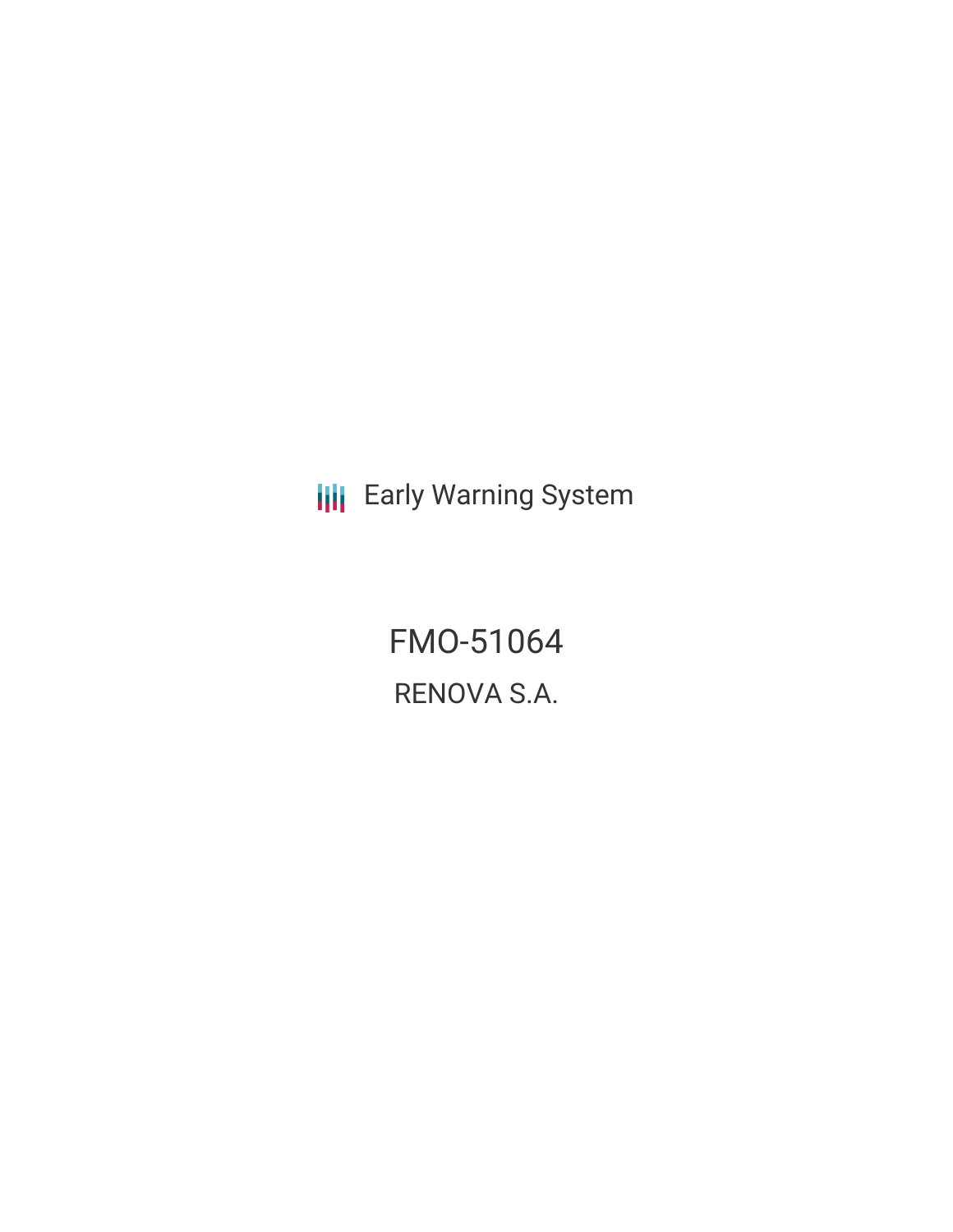

## **Quick Facts**

| <b>Countries</b>               | Argentina                                     |
|--------------------------------|-----------------------------------------------|
| <b>Financial Institutions</b>  | Netherlands Development Finance Company (FMO) |
| <b>Status</b>                  | Approved                                      |
| <b>Bank Risk Rating</b>        | B.                                            |
| <b>Investment Amount (USD)</b> | \$30.00 million                               |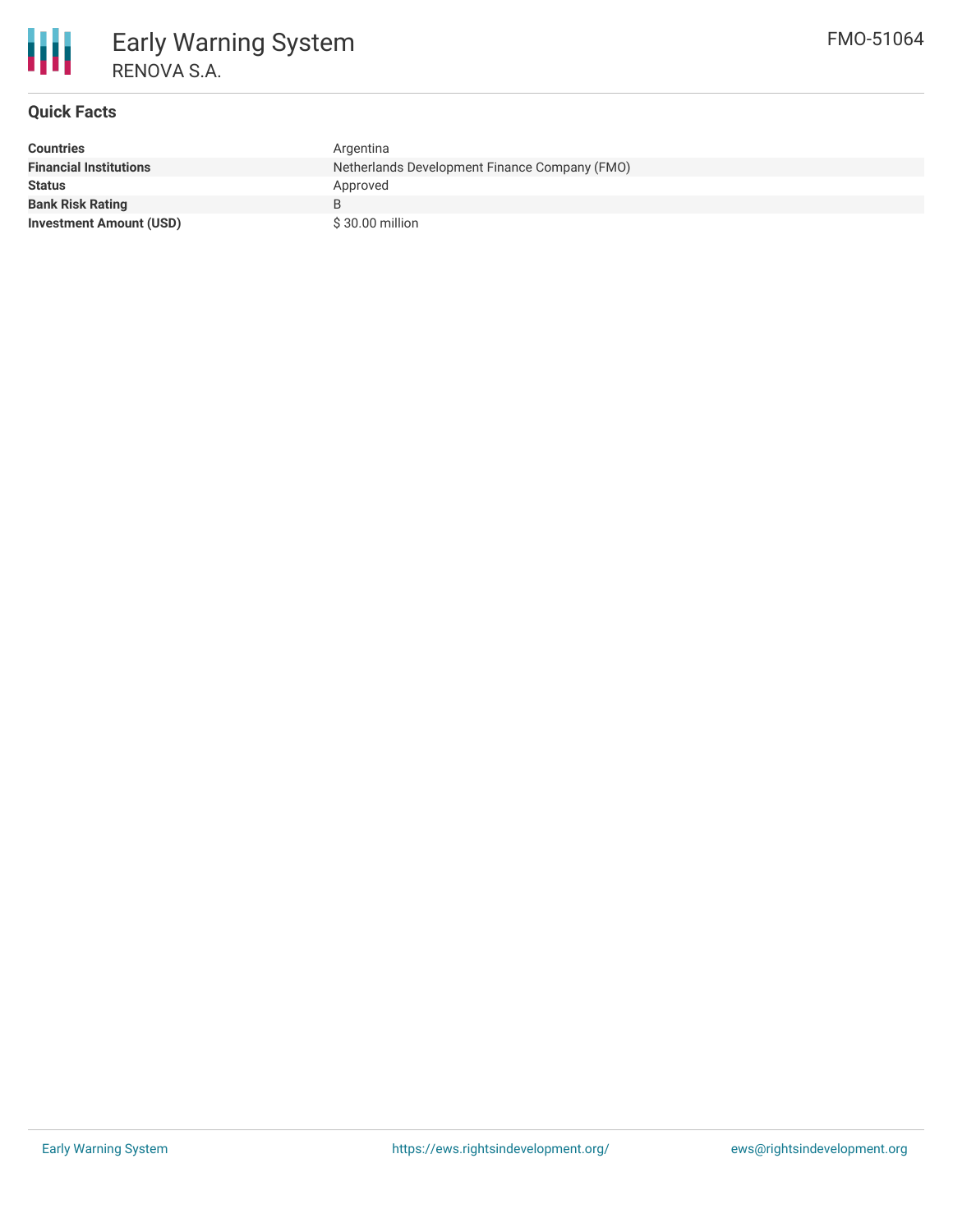# **Project Description**

WHO IS OUR CLIENT

Renova was founded in 2006 to build and operate Argentina's first biodiesel plant from soybean oil. In 2010, Renova started the construction of Argentina's largest and one of the world's most efficient crushing plants (~U\$500m investment). The Company currently has (i) a 20,000 tons/day soybean crushing plant, (ii) a 30 megawatt co-generation plant, and (iii) other logistic services such as its own port and storage facilities.

#### FUNDING OBJECTIVE

FMO's funding contributes to further investments in Renova. The crushing capacity will be expanded, and a barges terminal and grain port will be constructed.

#### WHY WE FUND THIS PROJECT

FMO will participate in a syndicate in which it will provide a longer tenor than commercial lenders. FMO aims to catalyse additional funding from other lenders as well.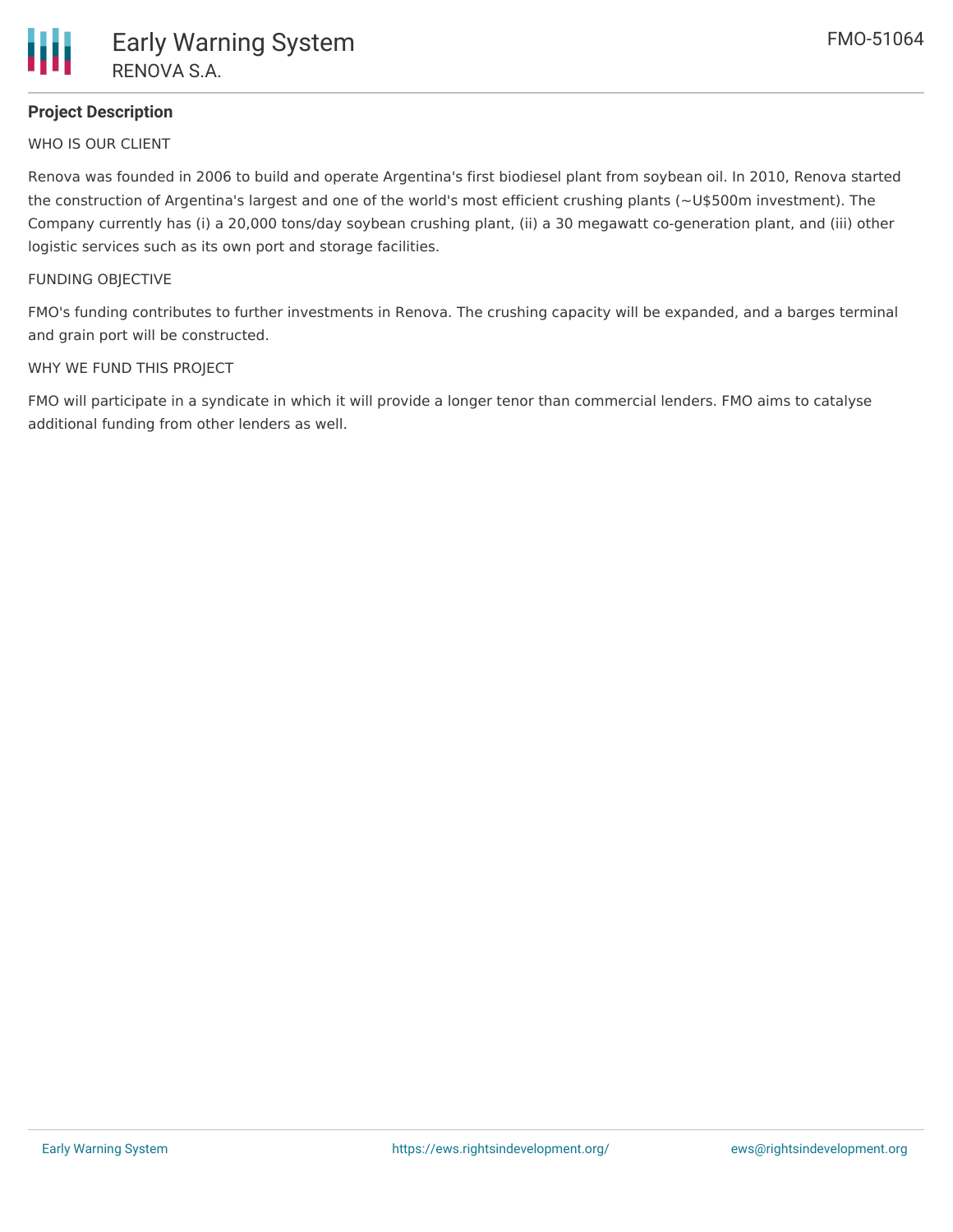

## **Investment Description**

Netherlands Development Finance Company (FMO)